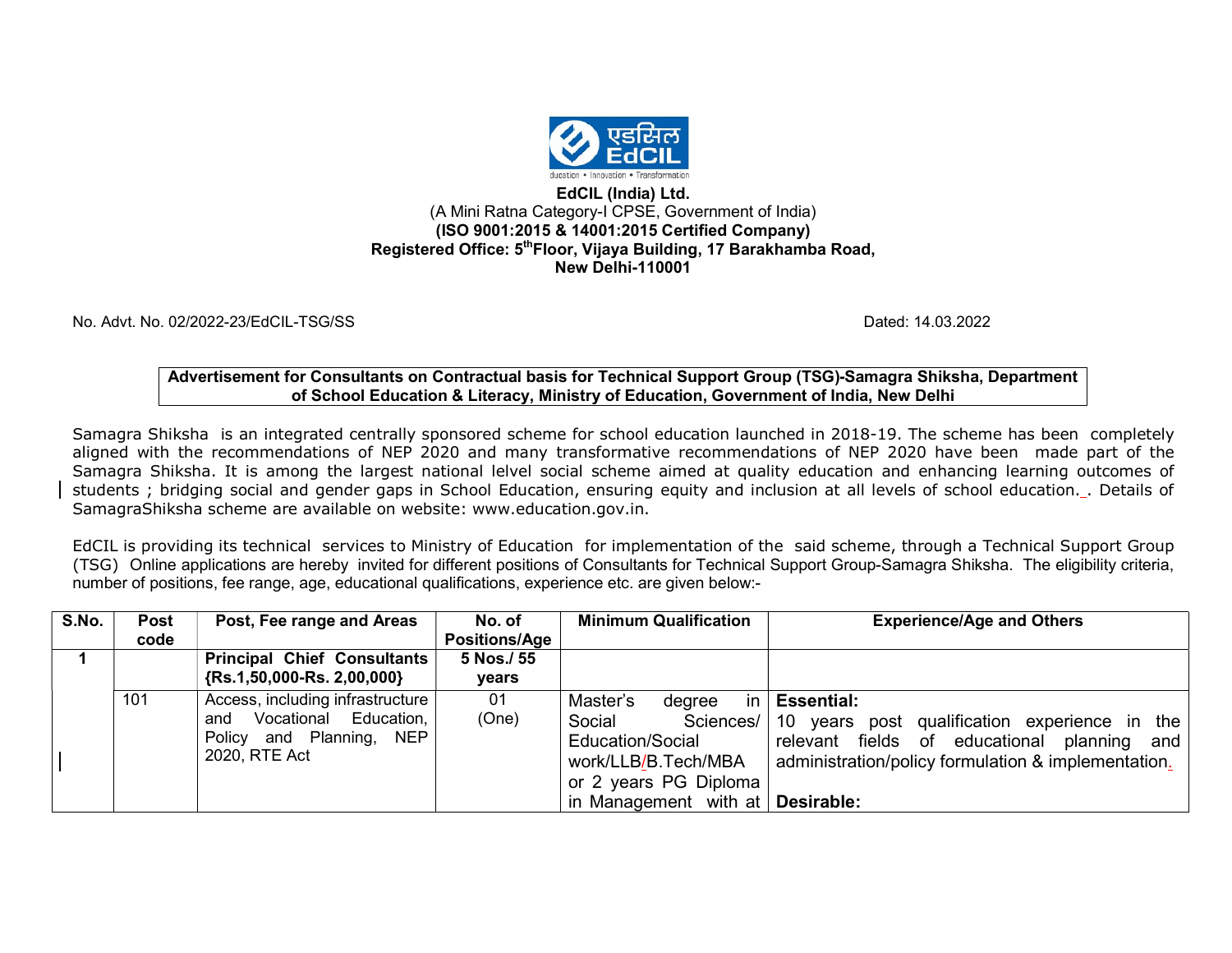| S.No. | <b>Post</b> | Post, Fee range and Areas                                                            | No. of               | <b>Minimum Qualification</b>                                                                                                                                                                                    | <b>Experience/Age and Others</b>                                                                                                                                                                                                                                                                                                                                                                                           |
|-------|-------------|--------------------------------------------------------------------------------------|----------------------|-----------------------------------------------------------------------------------------------------------------------------------------------------------------------------------------------------------------|----------------------------------------------------------------------------------------------------------------------------------------------------------------------------------------------------------------------------------------------------------------------------------------------------------------------------------------------------------------------------------------------------------------------------|
|       | code        |                                                                                      | <b>Positions/Age</b> | 60%<br>from<br>least<br>a<br>recognized university                                                                                                                                                              | Persons<br>M.Tech,<br>M.Phil.,<br>LLM, Ph.D,<br>with<br>qualifications, research experience,<br>additional<br>published papers in the relevant field would be<br>preferred.                                                                                                                                                                                                                                                |
|       | 102         | Innovation, Training,<br>Quality,<br>ECCE,<br>FLN,<br><b>TE</b><br>and<br>Assessment | 01<br>(One)          | Master's<br>degree<br>in I<br>Social<br>Sciences/<br>Education/Social<br>work/B.Tech/MBA or 2<br>years PG Diploma in<br>Management with<br>at<br>60%<br>from<br>least<br>$\mathsf{a}$<br>recognized university  | <b>Essential:</b><br>10 years post qualification experience in the<br>relevant fields of teacher education / quality and<br>innovation<br>$\mathsf{in}$<br>school<br>education<br>ECCE/<br>foundational literacy / numeracy and assessments.<br>Desirable:<br>Persons with M.Tech, M.Phil. M.Ed Ph.D, additional<br>qualifications, research experience, and published<br>papers in the relevant field would be preferred. |
|       | 103         | Gender, Equity and Inclusive<br>Education                                            | 01<br>(One)          | Master's<br>degree<br>in<br>Social<br>Sciences/<br>Education/Social<br>work/Special<br>Education/LLB/B.Tech/<br>MBA or 2 years PG<br>Diploma in Management<br>with at least 60% from a<br>recognized university | <b>Essential:</b><br>10 years post qualification experience in the<br>relevant fields of gender studies/equity/inclusive<br>education in school education.<br>Desirable:<br>Persons with M.Tech, M.Phil., Ph.D, additional<br>qualifications, research experience,<br>published<br>papers in the relevant field would be preferred.                                                                                        |
|       | 104         | Digital and Data Initiatives                                                         | 01<br>(One)          | Masters degree/B.Tech<br>in Computer Science,<br>Engineering,/<br>Information<br>Systems/Technology<br>with at least 60% from a<br>recognized university.                                                       | <b>Essential:</b><br>10 years post qualification experience in the<br>relevant fields of Information communication<br>technology, data analysis, computer applications.<br>Desirable:<br>M.Tech.<br>Persons<br>with<br>Ph.D.<br>additional<br>qualifications, research experience, and published<br>papers in the relevant field would be preferred.                                                                       |
|       | 105         | Finance and Procurement and                                                          | 01                   | <b>Masters</b><br>in<br>degree                                                                                                                                                                                  | <b>Essential:</b>                                                                                                                                                                                                                                                                                                                                                                                                          |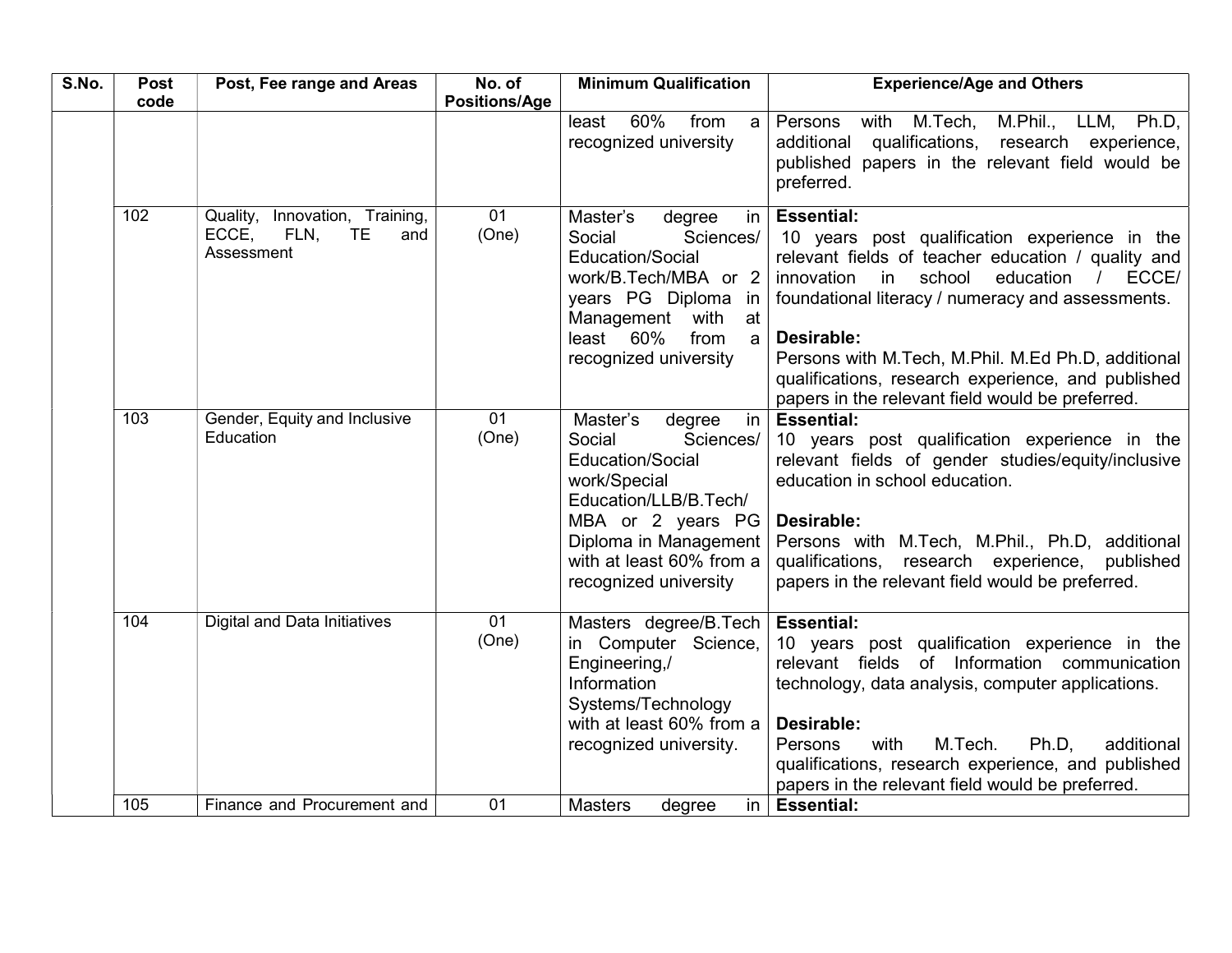| S.No.          | <b>Post</b> | Post, Fee range and Areas                                        | No. of                        | <b>Minimum Qualification</b>                                                                                                                                                                       | <b>Experience/Age and Others</b>                                                                                                                                                                                                                                                                                                                                              |
|----------------|-------------|------------------------------------------------------------------|-------------------------------|----------------------------------------------------------------------------------------------------------------------------------------------------------------------------------------------------|-------------------------------------------------------------------------------------------------------------------------------------------------------------------------------------------------------------------------------------------------------------------------------------------------------------------------------------------------------------------------------|
|                | code        | Monitoring                                                       | <b>Positions/Age</b><br>(One) | <b>Accounting or Business</b><br>Administration<br>(Finance)/MBA<br>finance/or, CA or ICWA<br>or relevant subject<br>with at least 60% from a<br>recognized university.                            | 10 years post qualification experience in the<br>relevant fields of finance and Procurement in<br>School Education.<br>Desirable:<br>Persons with M.Phil, Ph.D, additional qualifications,<br>research experience, published papers in the<br>relevant field would be preferred.                                                                                              |
| 2 <sup>1</sup> |             | <b>Chief</b><br><b>Consultants</b><br>{Rs.1,20,000-Rs. 1,50,000} | 8 Nos./45<br>years            |                                                                                                                                                                                                    |                                                                                                                                                                                                                                                                                                                                                                               |
|                | 201         | Infrastructure Development                                       | 01<br>(One)                   | Masters degree in Civil<br>Engineering/<br>Architecture/<br>B.Tech<br>(Civil) with MBA or 2<br>years PG Diploma in<br>Management with<br>at l<br>least 60%<br>from<br> a <br>recognized university | <b>Essential:</b><br>years post qualification experience in the<br>8<br>relevant fields of Infrastructure Development/Civil<br>works<br>Desirable:<br>Persons with Ph.D, additional qualifications,<br>research experience, published papers in the<br>relevant field would be preferred.                                                                                     |
|                | 202         | <b>Vocational Education</b>                                      | 01<br>(One)                   | Masters degree in social<br>science/B.Tech/Vocatio<br>nal education/MBA or 2<br>years PG Diploma in<br>Management with<br>at  <br>least 60%<br>from<br>a<br>recognized university                  | <b>Essential:</b><br>08 years post qualification experience in the<br>relevant field of Vocational Education/NSQS<br><b>Skills</b><br>Qualification<br>(National<br>Framework)/Educational Management<br>Desirable:<br>Per sons with M.Tech, M.Phil.,, Ph.D, additional<br>qualifications, research experience, published<br>papers in the relevant field would be preferred. |
|                | 203         | NCF, Multilinguism                                               | 01<br>(One)                   | Masters degree in social                                                                                                                                                                           | <b>Essential:</b>                                                                                                                                                                                                                                                                                                                                                             |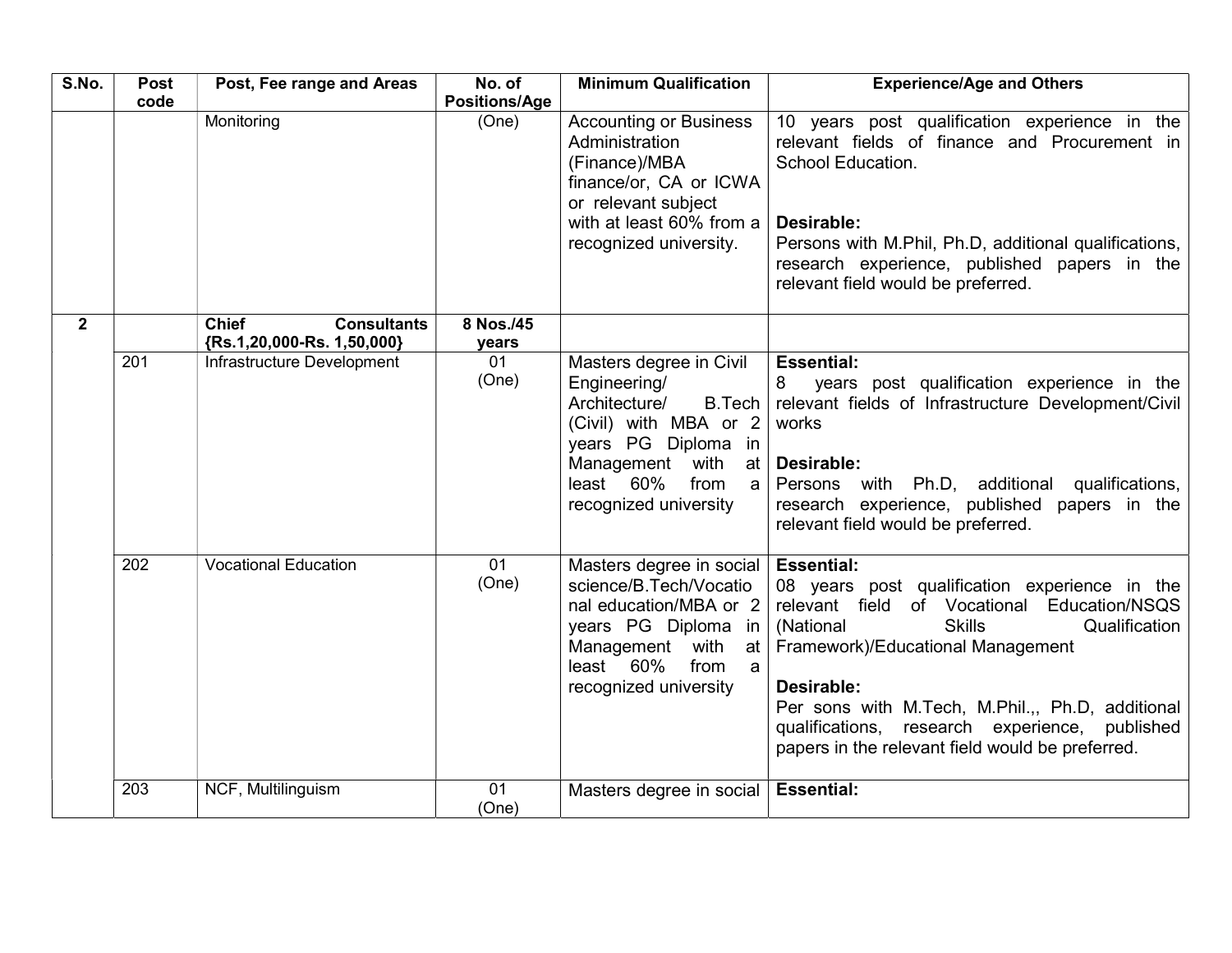| S.No. | Post<br>code | Post, Fee range and Areas                                                                                    | No. of<br><b>Positions/Age</b> | <b>Minimum Qualification</b>                                                                                                                                                                                              | <b>Experience/Age and Others</b>                                                                                                                                                                                                                                                                          |
|-------|--------------|--------------------------------------------------------------------------------------------------------------|--------------------------------|---------------------------------------------------------------------------------------------------------------------------------------------------------------------------------------------------------------------------|-----------------------------------------------------------------------------------------------------------------------------------------------------------------------------------------------------------------------------------------------------------------------------------------------------------|
|       |              |                                                                                                              |                                | education/<br>science,<br>MBA or 2 years PG<br>Diploma in Management<br>/Linguistics with at least<br>60% from a recognized<br>university.                                                                                | 08years<br>post qualification experience in the<br>relevant<br>fields of Curriculum Frame work,<br>Pedagogy and linguistics.<br>Desirable:<br>M.Phil.,<br>Persons<br>with<br>Ph.D,<br>additional<br>qualifications, research experience,<br>published<br>papers in the relevant field would be preferred. |
|       | 204          | PARAKH & Assessment, HPC,<br><b>SSSA</b>                                                                     | 01<br>(One)                    | Masters degree in social   Essential:<br>science/<br>computer  <br>science/Information<br>technology/B.Tech/MBA<br>or 2 years PG Diploma<br>in Management with at<br>$least$ 60%<br>from<br> a <br>recognized university. | 08 years post qualification experience in the<br>/Educational<br>relevant fields<br>of Assessment<br>Administration.<br>Desirable:<br>Persons with M.Phil., M.Tech. Ph.D, additional<br>qualifications, research experience,<br>published<br>papers in the relevant field would be preferred.             |
|       | 205          | Gender & Equity                                                                                              | 01<br>(One)                    | Master's<br>degree<br>Sciences/<br>Social<br>Education/Social<br>work/B.Tech/MBA or 2<br>years $PG$ Diploma in<br>with at $\vert$<br>Management<br>least 60%<br>from<br>$a \mid$<br>recognized university.                | in $ $ Essential:<br>08 years post qualification experience in the<br>relevant fields of Gender studies, Equity<br>Desirable:<br>Persons with M.Tech, M.Phil.,, Ph.D, additional<br>qualifications, research experience, and published<br>papers in the relevant field would be preferred.                |
|       | 206          | Data & Strategy Unit, MIS,<br>Data Analysis and Reporting<br>for PAB meetings, Parliament<br>Questions, etc. | 01<br>(One)                    | Masters/B.Tech degree  <br>Computer<br>in.<br>Science/Information<br>Technology<br>with at  <br>$least$ 60%<br>from<br>a<br>recognized university.                                                                        | <b>Essential:</b><br>08 years post qualification experience in the<br>relevant fields of Data Analysis/ Management<br><b>Information System</b><br>Desirable:<br>M.Tech.<br>Persons<br>Ph.D,<br>additional<br>with                                                                                        |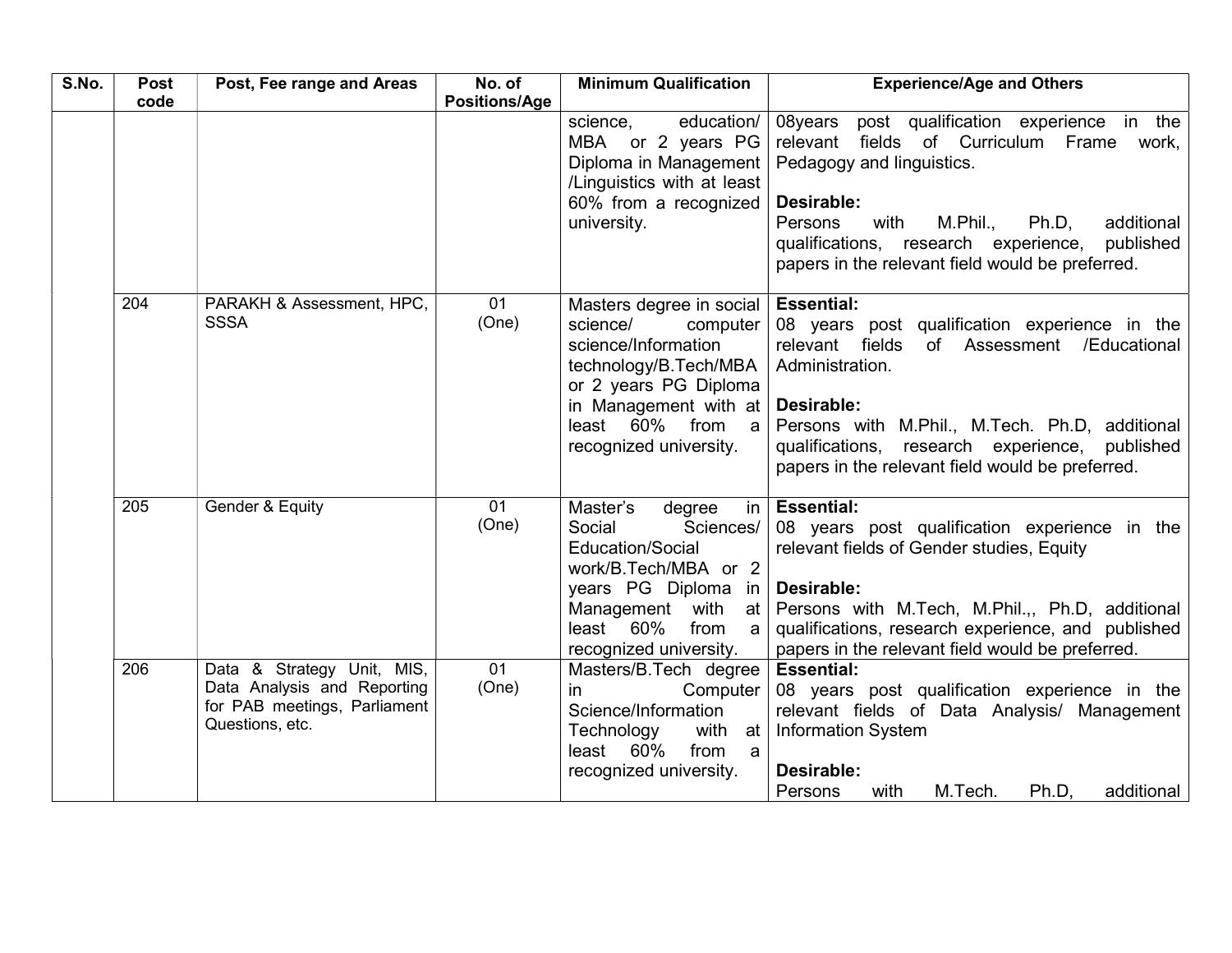| S.No. | <b>Post</b> | Post, Fee range and Areas                                    | No. of                      | <b>Minimum Qualification</b>                                                                                                                                                                                                      | <b>Experience/Age and Others</b>                                                                                                                                                                                                                                                                                                                            |
|-------|-------------|--------------------------------------------------------------|-----------------------------|-----------------------------------------------------------------------------------------------------------------------------------------------------------------------------------------------------------------------------------|-------------------------------------------------------------------------------------------------------------------------------------------------------------------------------------------------------------------------------------------------------------------------------------------------------------------------------------------------------------|
|       | code        |                                                              | <b>Positions/Age</b>        |                                                                                                                                                                                                                                   | qualifications, research experience, and published<br>papers in the relevant field would be preferred.                                                                                                                                                                                                                                                      |
|       | 207         | Finance & Procurement                                        | 01<br>(One)                 | <b>Masters</b><br>degree<br>$\mathsf{in}$<br><b>Accounting or Business</b><br>Administration (Finance)<br>or CA or ICWA or 2<br>years PG Diploma in<br>Finance & Management<br>with at least 60% from a<br>recognized university. | <b>Essential:</b><br>08 years post qualification experience in the<br>relevant fields of finance / Procurement.<br>Desirable:<br>Persons<br>with<br>M.Phil.,<br>Ph.D.<br>additional<br>qualifications, research experience,<br>published<br>papers in the relevant field would be preferred.                                                                |
|       | 208         | Vidyanjali                                                   | 01<br>(One)                 | Masters degree in social<br>science/ social work/<br>B.Tech/MBA or 2 years<br>PG<br>Diploma<br>in<br>with<br>Management<br>at<br>least 60%<br>from<br>a<br>recognized university.                                                 | <b>Essential:</b><br>08 years post qualification experience in the<br>of School<br>relevant<br>fields<br>education/school<br>Management/management of voluntary services.<br>Desirable:<br>Persons with M.Phil., M.Tech. M.S., Ph.D,<br>qualifications, research experience,<br>additional<br>published papers in the relevant field would be<br>preferred. |
| 3     |             | <b>Senior Consultants</b><br>$\{Rs. 1,00,000-Rs. 1,20,000\}$ | <b>11 Nos.</b><br>/40 Years |                                                                                                                                                                                                                                   |                                                                                                                                                                                                                                                                                                                                                             |
|       | 301         | <b>RTE Policies and Entitlements</b>                         | 01<br>(One)                 | Master's<br>degree<br> n <br>Social<br>Sciences/<br>Education/Social<br>2<br>work/LLB/MBA or<br>years PG Diploma in<br>Management<br>with<br>at<br>least 60%<br>from<br>a<br>recognized university.                               | <b>Essential:</b><br>05 years post qualification experience in the<br>relevant fields of RTE Act/Policies.<br>Desirable:<br>additional<br>Persons<br>M.Phil.,<br>Ph.D,<br>with<br>qualifications, research experience,<br>published<br>papers in the relevant field would be preferred.                                                                     |
|       | 302         | Infrastructure Development                                   | 01                          | Masters degree in Civil                                                                                                                                                                                                           | <b>Essential:</b>                                                                                                                                                                                                                                                                                                                                           |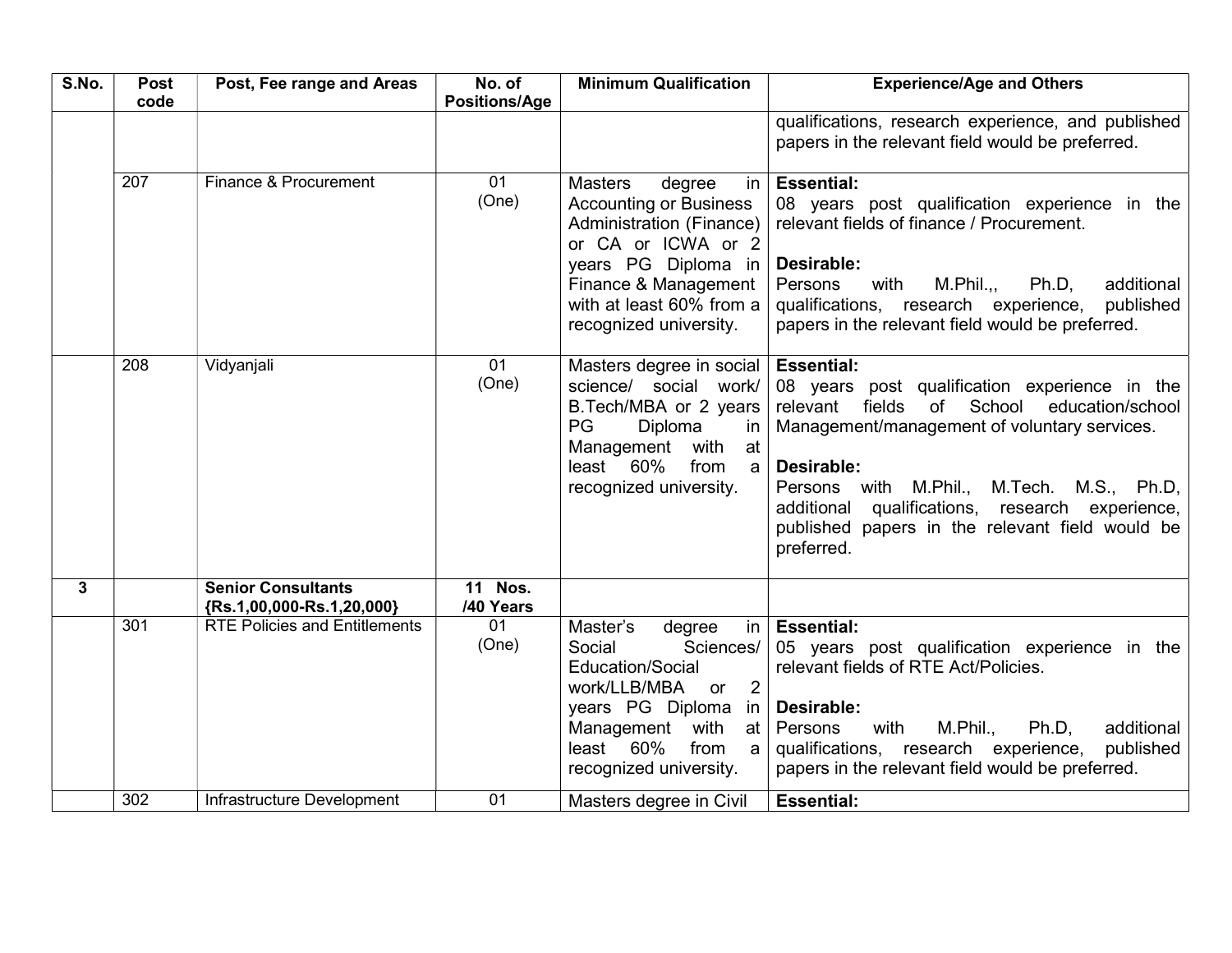| S.No. | <b>Post</b><br>code | Post, Fee range and Areas                | No. of<br><b>Positions/Age</b> | <b>Minimum Qualification</b>                                                                                                                                                             | <b>Experience/Age and Others</b>                                                                                                                                                                                                                                                                                                                                                                                                            |
|-------|---------------------|------------------------------------------|--------------------------------|------------------------------------------------------------------------------------------------------------------------------------------------------------------------------------------|---------------------------------------------------------------------------------------------------------------------------------------------------------------------------------------------------------------------------------------------------------------------------------------------------------------------------------------------------------------------------------------------------------------------------------------------|
|       |                     |                                          | (One)                          | Engineering<br>Architecture/B.Tech<br>(Civil) with MBA or 2<br>years PG Diploma in<br>Management with at<br>least 60% from<br> a <br>recognized university.                              | 05 years post qualification experience in the<br>relevant fields of Infrastructure Development/civil<br>works<br>Desirable:<br>Persons with MBA, M.Tech. Ph.D, additional<br>research experience,<br>qualifications,<br>published<br>papers in the relevant field would be preferred.                                                                                                                                                       |
|       | 303                 | <b>ECCE</b>                              | 01<br>(One)                    | Master's<br>in I<br>degree<br>Social<br>Sciences/<br>Education/Social work<br>with at least 60% from a<br>recognized university.                                                         | <b>Essential:</b><br>05 years post qualification experience in the<br>relevant fields of Early Child Care Education<br>(ECCE)/ foundational literacy / numeracy and<br>assessments.<br>Desirable:<br>M.Phil.,<br>Ph.D,<br>additional<br>Persons<br>with                                                                                                                                                                                     |
|       | 304                 | NCF, Multilinguism                       | 01<br>(One)                    | Master's<br>degree<br>$\mathsf{in}$<br>Social<br>Sciences/<br>Education/Social work/<br>MBA or 2 years PG<br>Diploma in Management<br>with at least 60% from a<br>recognized university. | qualifications, research experience,<br>published<br>papers in the relevant field would be preferred.<br><b>Essential:</b><br>05 years post qualification experience in the<br>relevant<br>fields<br>of Curriculum<br>Framework,<br>Pedagogy, and linguistics.<br>Desirable:<br>M.Phil.,<br>Persons<br>with<br>Ph.D,<br>additional<br>qualifications, research experience,<br>published<br>papers in the relevant field would be preferred. |
|       | 305                 | PARAKH & Assessment, HPC,<br><b>SSSA</b> | 01<br>(One)                    | Masters degree in social   Essential:<br>science/<br>computer<br>science/Information<br>technology/<br>MBA or 2 years PG<br>Diploma in Management                                        | 05 years post qualification experience in the<br>relevant fields<br>of<br>Holistic<br>Development /<br>B.Tech/   Assessment / School<br>Administration.                                                                                                                                                                                                                                                                                     |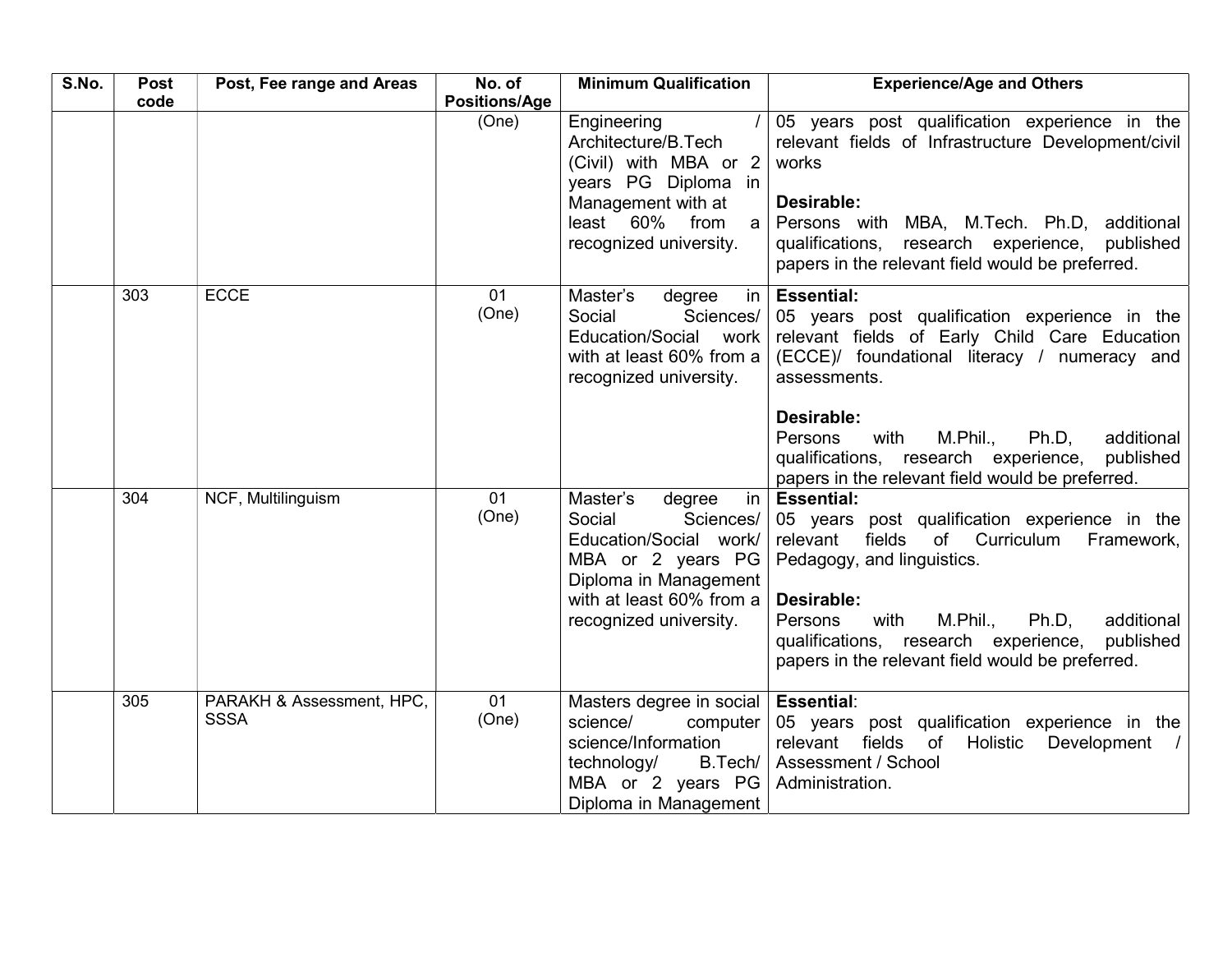| S.No. | Post<br>code | Post, Fee range and Areas                                                                       | No. of<br><b>Positions/Age</b> | <b>Minimum Qualification</b>                                                                                                                                                                                                      | <b>Experience/Age and Others</b>                                                                                                                                                                                                                                                                                                                              |
|-------|--------------|-------------------------------------------------------------------------------------------------|--------------------------------|-----------------------------------------------------------------------------------------------------------------------------------------------------------------------------------------------------------------------------------|---------------------------------------------------------------------------------------------------------------------------------------------------------------------------------------------------------------------------------------------------------------------------------------------------------------------------------------------------------------|
|       |              |                                                                                                 |                                | with at least 60% from a<br>recognized university.                                                                                                                                                                                | Desirable:<br>Persons with M.Phil., M.Tech. Ph.D, additional<br>qualifications, research experience,<br>published<br>papers in the relevant field would be preferred.                                                                                                                                                                                         |
|       | 306          | Inclusive Education and Gifted<br>Children                                                      | 01<br>(One)                    | Master's<br>degree<br>Social<br>Sciences/<br><b>Education/Social</b><br>work/Special<br>Education/LLB/B.Tech/<br>MBA or 2 years PG<br>Diploma in Management<br>with at least 60% from a<br>recognized university.                 | in $\left $ Essential:<br>05 years post qualification experience in the<br>relevant fields of Special Education for Children<br>with Special Needs.<br>Desirable:<br>additional<br>Persons<br>with<br>M.Phil.,<br>$Ph.D$ ,<br>qualifications, research experience,<br>published<br>papers in the relevant field would be preferred.                           |
|       | 307          | Finance & Procurement                                                                           | 01<br>(One)                    | <b>Masters</b><br>degree<br>$\mathsf{in}$<br><b>Accounting or Business</b><br>Administration (Finance)<br>or CA or ICWA or 2<br>years PG Diploma in<br>Finance & Management<br>with at least 60% from a<br>recognized university. | <b>Essential:</b><br>05 years post qualification experience in the<br>relevant fields of finance / Procurement.<br>Desirable:<br>M.Phil.,<br>additional<br>Persons<br>with<br>Ph.D,<br>qualifications, research experience,<br>published<br>papers in the relevant field would be preferred.                                                                  |
|       | 308          | Research<br>Monitoring,<br>and<br><b>Evaluation-Monitoring</b><br>Institutions and Social Audit | $\overline{02}$<br>(One)       | Masters degree in social<br>science/social<br>work/B.Tech/MBA or 2<br>years PG Diploma in<br>Research Management<br>with at least 60% from a<br>recognized university.                                                            | <b>Essential:</b><br>05 years post qualification experience in the<br>relevant fields of Monitoring of Institutions/<br>Evaluation Studies/Social Audit and research<br>studies.<br>Desirable:<br>M.Phil.,<br>Ph.D,<br>additional<br>Persons<br>with<br>qualifications, research experience,<br>published<br>papers in the relevant field would be preferred. |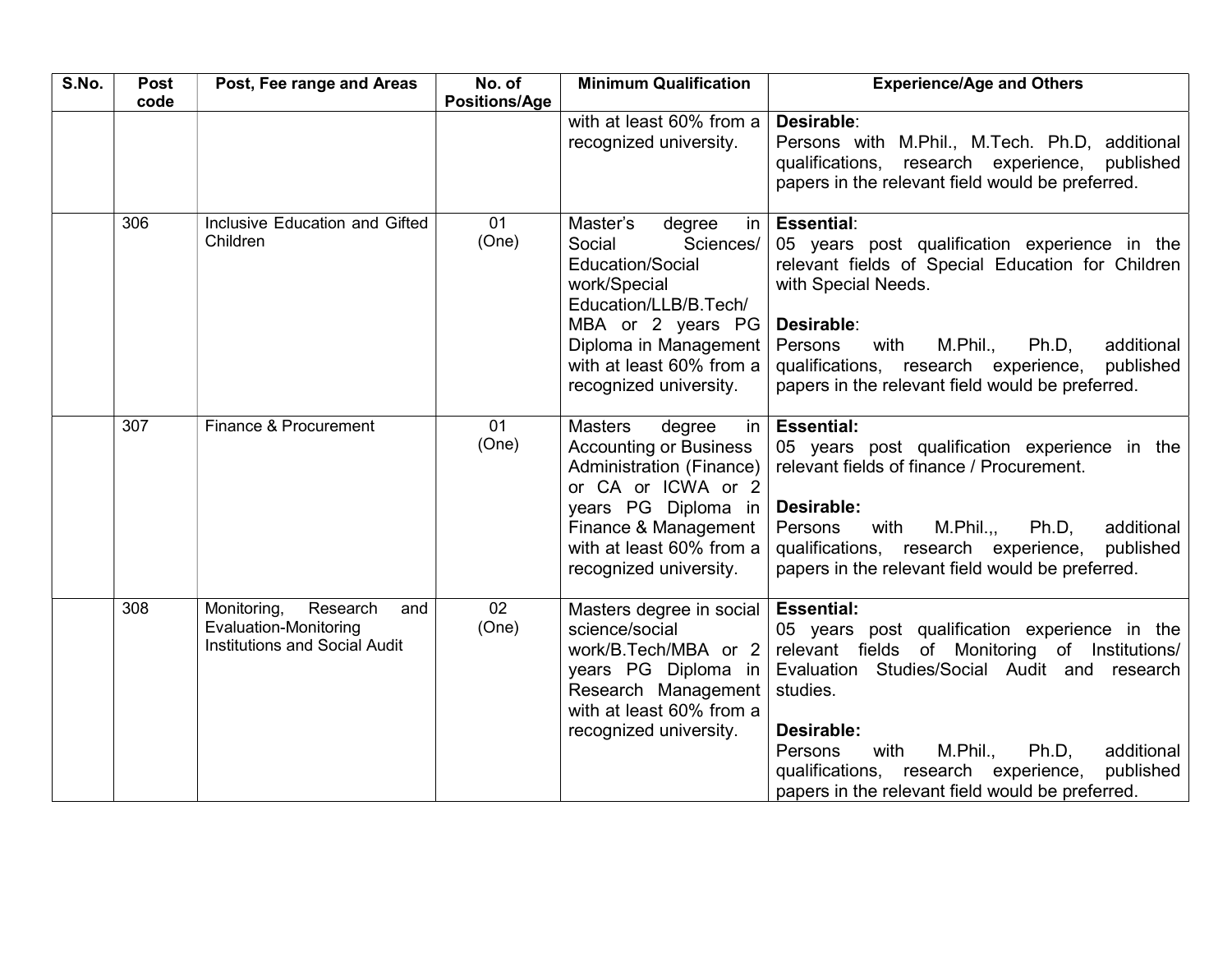| S.No. | Post | Post, Fee range and Areas                                                       | No. of                     | <b>Minimum Qualification</b>                                                                                                                                                                                 | <b>Experience/Age and Others</b>                                                                                                                                                                                                                                                                                                                                       |
|-------|------|---------------------------------------------------------------------------------|----------------------------|--------------------------------------------------------------------------------------------------------------------------------------------------------------------------------------------------------------|------------------------------------------------------------------------------------------------------------------------------------------------------------------------------------------------------------------------------------------------------------------------------------------------------------------------------------------------------------------------|
|       | code |                                                                                 | <b>Positions/Age</b>       |                                                                                                                                                                                                              |                                                                                                                                                                                                                                                                                                                                                                        |
|       | 309  | Vidyanjali                                                                      | 01<br>(One)                | <b>Masters</b><br>degree<br>Social<br>Science/Social<br>work/B.Tech/MBA or 2<br>years PG Diploma in<br>Management with<br>at<br>least 60%<br>from<br>a<br>recognized university.                             | in $ $ Essential:<br>05 years post qualification experience in the<br>relevant fields of School Education/ School<br>Management/ Management of voluntary services to<br>the schools.<br>Desirable:<br>Persons with M.Phil., M.Tech. Ph.D, additional<br>qualifications, research experience, published<br>papers in the relevant field would be preferred.             |
|       | 310  | Planning &<br>Monitoring<br>$\overline{\phantom{m}}$<br><b>Exemplar Schools</b> | 01<br>(One)                | <b>Masters</b><br>degree<br>in I<br>social<br>science/,<br>education/<br>social<br>work/B.Tech/MBA or 2<br>years PG Diploma in<br>Management<br>with at<br>least 60%<br>from<br> a <br>recognized university | <b>Essential:</b><br>05 years post qualification experience in the<br>relevant fields of Monitoring of Institutions/<br>Evaluation Studies/Social Audit/policy making and<br>research studies<br>Desirable:<br>Persons with M.Tech, M.Phil., Ph.D, additional<br>qualifications, research experience,<br>published<br>papers in the relevant field would be preferred. |
| 4     |      | <b>Consultants</b><br>{Rs.80,000-Rs. 1,00,000}                                  | <b>21 Nos.</b><br>/35Years |                                                                                                                                                                                                              |                                                                                                                                                                                                                                                                                                                                                                        |
|       | 401  | NEP 2020, Samagra Shiksha<br>Policy & Planning                                  | $\overline{2}$<br>(two)    | Master's<br>degree<br>Social<br>Sciences/<br><b>Education/Social</b><br>work/B.Tech/MBA or 2<br>years PG Diploma in<br>Management<br>with at $ $<br>least 60%<br>from a<br>recognized university.            | in   Essential:<br>03 years post qualification experience in the<br>relevant fields of policy and planning, ability to<br>collect and analyse database.<br>Desirable:<br>M.Phil.,<br>Persons<br>with<br>Ph.D.<br>additional<br>qualifications, research experience,<br>published<br>papers in the relevant field would be preferred.                                   |
|       | 402  | <b>RTE Policies and Entitlements</b>                                            | 01<br>(One)                | Master's<br>degree<br>$\ln$<br>Social                                                                                                                                                                        | <b>Essential:</b><br>Sciences/ 03 years post qualification experience in the                                                                                                                                                                                                                                                                                           |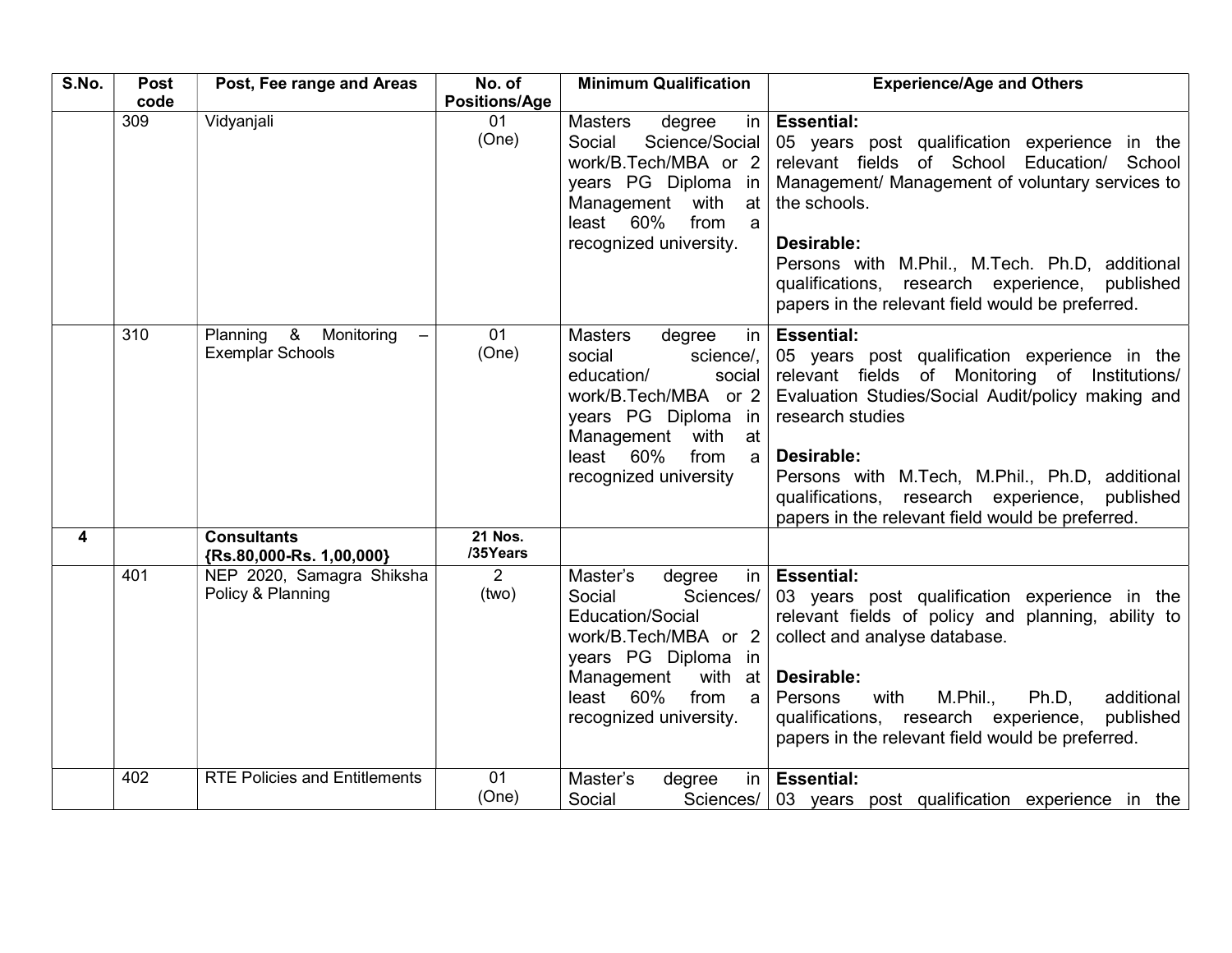| S.No. | Post<br>code | Post, Fee range and Areas                                                 | No. of<br><b>Positions/Age</b> | <b>Minimum Qualification</b>                                                                                                                                                                                                                                                                                                                                                                                             | <b>Experience/Age and Others</b>                                                                                                                                                                                                                                                                                                                                                                                                                                                                                                                            |
|-------|--------------|---------------------------------------------------------------------------|--------------------------------|--------------------------------------------------------------------------------------------------------------------------------------------------------------------------------------------------------------------------------------------------------------------------------------------------------------------------------------------------------------------------------------------------------------------------|-------------------------------------------------------------------------------------------------------------------------------------------------------------------------------------------------------------------------------------------------------------------------------------------------------------------------------------------------------------------------------------------------------------------------------------------------------------------------------------------------------------------------------------------------------------|
|       |              |                                                                           |                                | Education/Social<br>work/LLB/B.Tech/MBA<br>or 2 years Diploma in<br>Management with<br>at l<br>least 60%<br>from<br>a l<br>recognized university.                                                                                                                                                                                                                                                                        | relevant fields of RTE Act/ Policies/Entitlements.<br>Desirable:<br>Persons with M.Phil., LLM,., Ph.D, additional<br>qualifications, research experience, published<br>papers in the relevant field would be preferred.                                                                                                                                                                                                                                                                                                                                     |
|       | 403<br>404   | <b>Vocational Education</b><br>Quality &<br>Innovation<br>and<br>Training | 01<br>(One)<br>01<br>(One)     | <b>Masters</b><br>degree<br> n <br>Social<br>science/Vocational<br>Education/<br>computer<br>science/Information<br>technology/B.Tech/MBA<br>or 2 years PG Diploma<br>in Management with at<br>least 60% from a<br>recognized university.<br>Master's<br>in I<br>degree<br>Sciences/<br>Social<br>Education/Social<br>work/B.Tech/MBA or 2<br>years PG in Diploma in<br>with at $ $<br>Management<br>least 60%<br>from a | <b>Essential:</b><br>03 years post qualification experience in the<br>relevant field of Vocational Education/NSQS<br>(National<br><b>Skills</b><br>Qualification<br>Framework)/Educational Management<br>Desirable:<br>Persons with M.Phil., M.Tech. Ph.D, additional<br>qualifications, research experience, published<br>papers in the relevant field would be preferred.<br><b>Essential:</b><br>03 years post qualification experience in the<br>relevant fields of quality and innovation in school<br>education / Training of Teachers.<br>Desirable: |
|       |              |                                                                           |                                | recognized university.                                                                                                                                                                                                                                                                                                                                                                                                   | Persons with M.Phil., M.Tech, Ph.D, additional<br>qualifications, research experience,<br>published<br>papers in the relevant field would be preferred.                                                                                                                                                                                                                                                                                                                                                                                                     |
|       | 405          | Foundational<br>&<br>Literacy<br>Numeracy Mission (FLNM)                  | 01<br>(One)                    | Master's<br>degree<br>in I<br>Sciences/<br>Social<br>Education/Social<br>work/B.Tech/MBA or 2<br>years PG in Diploma in   and assessments.                                                                                                                                                                                                                                                                               | <b>Essential:</b><br>03 years post qualification experience in the<br>relevant fields of quality and innovation in school<br>education / ECCE/ foundational literacy / numeracy                                                                                                                                                                                                                                                                                                                                                                             |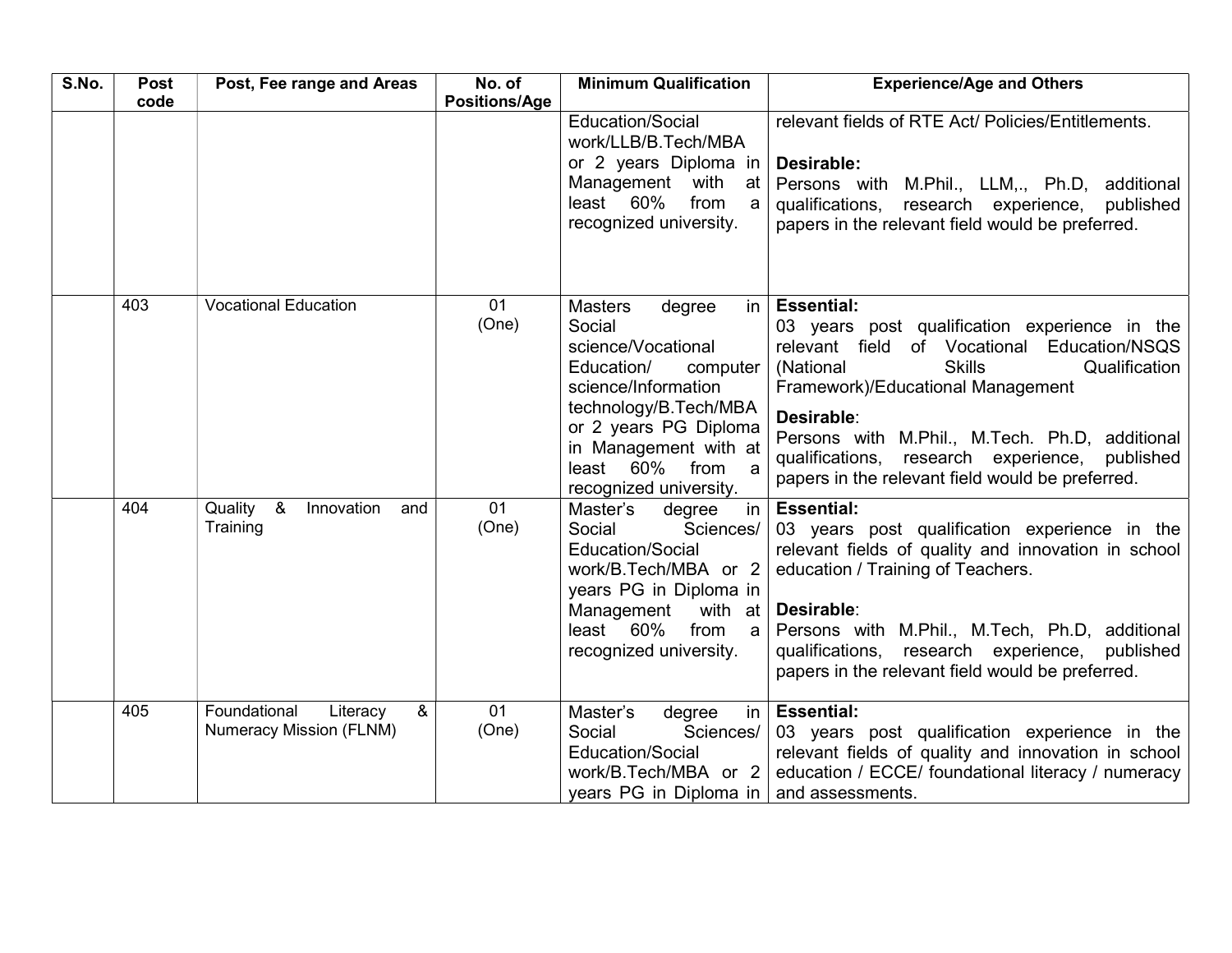| S.No. | <b>Post</b><br>code | Post, Fee range and Areas                  | No. of<br><b>Positions/Age</b> | <b>Minimum Qualification</b>                                                                                                                                                                                                              | <b>Experience/Age and Others</b>                                                                                                                                                                                                                                                                                             |
|-------|---------------------|--------------------------------------------|--------------------------------|-------------------------------------------------------------------------------------------------------------------------------------------------------------------------------------------------------------------------------------------|------------------------------------------------------------------------------------------------------------------------------------------------------------------------------------------------------------------------------------------------------------------------------------------------------------------------------|
|       |                     |                                            |                                | with at<br>Management<br>60%<br>from<br>least<br>a l<br>recognized university.                                                                                                                                                            | Desirable:<br>M.Phil.,<br>Persons<br>with<br>Ph.D,<br>additional<br>qualifications, research experience,<br>published<br>papers in the relevant field would be preferred.                                                                                                                                                    |
|       | 406                 | PARAKH & Assessment, HPC,<br><b>SSSA</b>   | 01<br>(One)                    | Masters degree in social   Essential:<br>science, or computer<br>science/Information<br>technology/<br>B.Tech/MBA or 2 years<br>PG<br>Diploma<br>in<br>with<br>Management<br>at l<br>60%<br>from<br>least<br>a l<br>recognized university | 03 years post qualification experience in the<br>fields<br>Holistic<br>relevant<br>$\circ$ of<br>Development/<br>Assessment/ School<br>Administration.<br>Desirable:<br>Persons with M.Phil., M.Tech. Ph.D, additional<br>qualifications, research experience, published<br>papers in the relevant field would be preferred. |
|       | 407                 | Inclusive Education and Gifted<br>Children | 02<br>(Two)                    | Master's<br>degree<br>Sciences/<br>Social<br><b>Education/Social</b><br>work/Special Education/<br>B.Tech/ LLB/MBA or 2<br>years PG Diploma in<br>Management<br>with at<br>least 60%<br>from<br>$a \mid$<br>recognized university         | in   Essential:<br>post qualification experience in the<br>03 years<br>relevant fields of Inclusive Education of Children<br>with Special Needs<br>Desirable:<br>M.Phil.,<br>Persons<br>with<br>Ph.D.<br>additional<br>qualifications, research experience,<br>published<br>papers in the relevant field would be preferred. |
|       | 408                 | Data Analytics                             | 01<br>(One)                    | Masters degree/B. Tech   Essential:<br>computer<br>in<br>science/Information<br>60% from a recognized<br>university                                                                                                                       | 03 years post qualification experience in the<br>relevant fields of Information& communication<br>technology with at least   technology, data analysis, computer applications.<br>Desirable:<br>Persons<br>,M.Tech.<br>Ph.D.<br>additional<br>with                                                                           |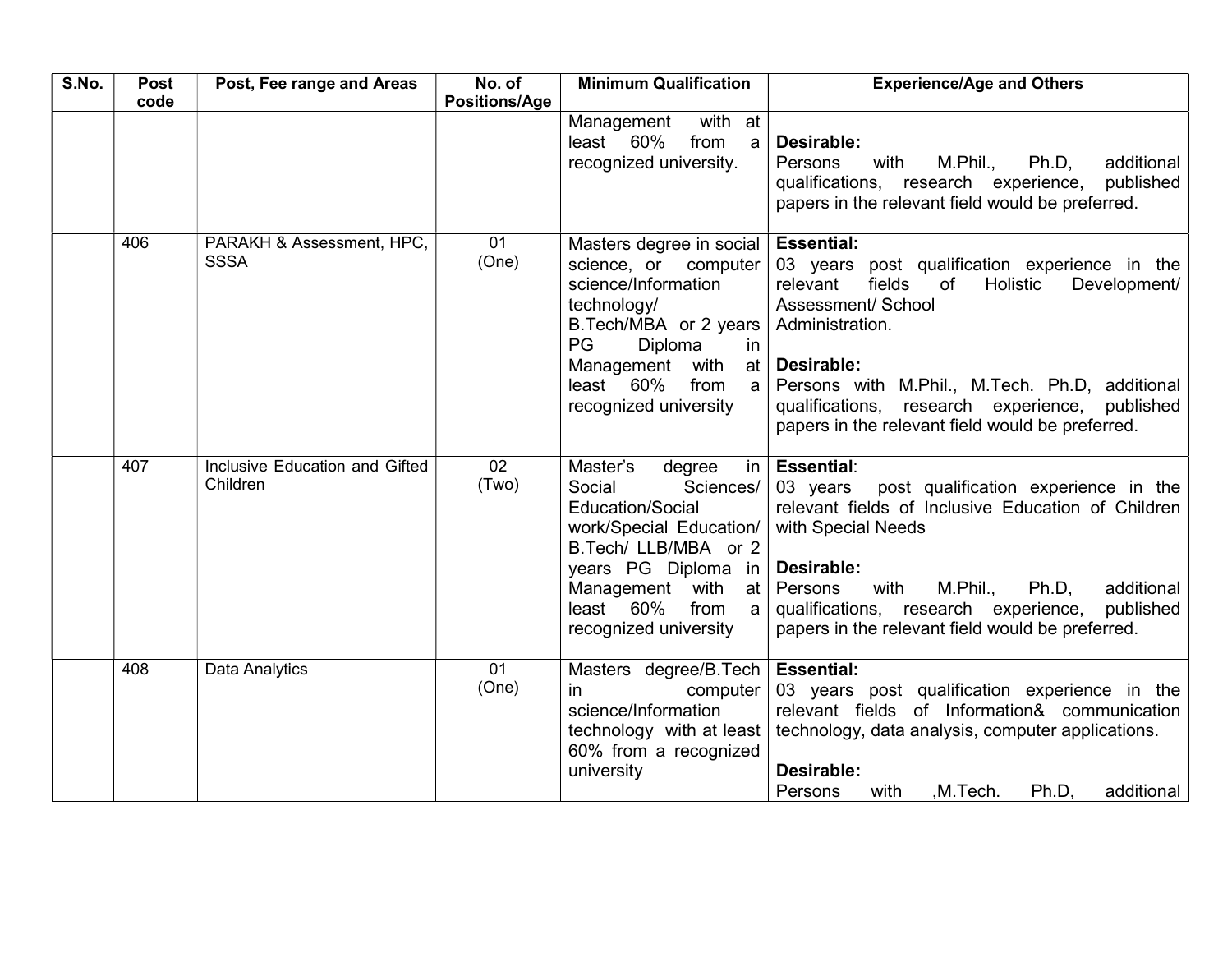| S.No. | Post<br>code | Post, Fee range and Areas                                         | No. of<br><b>Positions/Age</b> | <b>Minimum Qualification</b>                                                                                                                                                                                                             | <b>Experience/Age and Others</b>                                                                                                                                                                                                                                                                                                                                                                                                  |
|-------|--------------|-------------------------------------------------------------------|--------------------------------|------------------------------------------------------------------------------------------------------------------------------------------------------------------------------------------------------------------------------------------|-----------------------------------------------------------------------------------------------------------------------------------------------------------------------------------------------------------------------------------------------------------------------------------------------------------------------------------------------------------------------------------------------------------------------------------|
|       |              |                                                                   |                                |                                                                                                                                                                                                                                          | qualifications, research experience,<br>published<br>papers in the relevant field would be preferred.                                                                                                                                                                                                                                                                                                                             |
|       | 409          | Project<br>Monitoring<br>Unit<br>(PRABANDH)& DBT                  | 02<br>(Two)                    | <b>Masters</b><br>degree<br>in I<br>subject<br>relevant<br>or <sub>l</sub><br>computer<br>science/Information<br>technology/B.Tech/MBA<br>or 2 years PG Diploma<br>in Management with at<br>least $60\%$ from a<br>recognized university | <b>Essential:</b><br>03 years post qualification experience in the<br>relevant fields<br>of Digital<br>education/computer<br>applications<br>Desirable:<br>Persons<br>with<br>,M.Tech.<br>Ph.D,<br>additional<br>qualifications, research experience,<br>published<br>papers and post qualification experience in areas of<br>screen/ASP.net/CH/JSP<br>Windows/web<br>Technology/<br>Oracle/POSTGRES/SQL, etc would be preferred. |
|       | 410          | Media<br>Community<br>Mobilization-Swachh Vidyalaya<br>Initiative | 01<br>(One)                    | <b>Masters</b><br>degree<br>$\mathsf{in}$<br>social science/ social<br>work/B.Tech/MBA or 2<br>years PG Diploma in<br>Management with at<br>least 60%<br>from<br>a<br>recognized university                                              | <b>Essential:</b><br>03 years post qualification experience in the<br>relevant fields of Community Mobilization/Media<br>studies.<br>Desirable:<br>Persons with M.Phil.,, M.Tech. Ph.D, additional<br>qualifications, research experience, published<br>papers in the relevant field would be preferred.                                                                                                                          |
|       | 411          | Legal                                                             | 02<br>(Two)                    | LLB with at least 60%<br>from<br>recognized<br>a<br>University                                                                                                                                                                           | <b>Essential:</b><br>03 years post qualification experience in Civil<br>matters, especially in area of education and<br>administration etc.<br>Desirable:<br>Persons with LLM, Ph.D, additional qualifications,                                                                                                                                                                                                                   |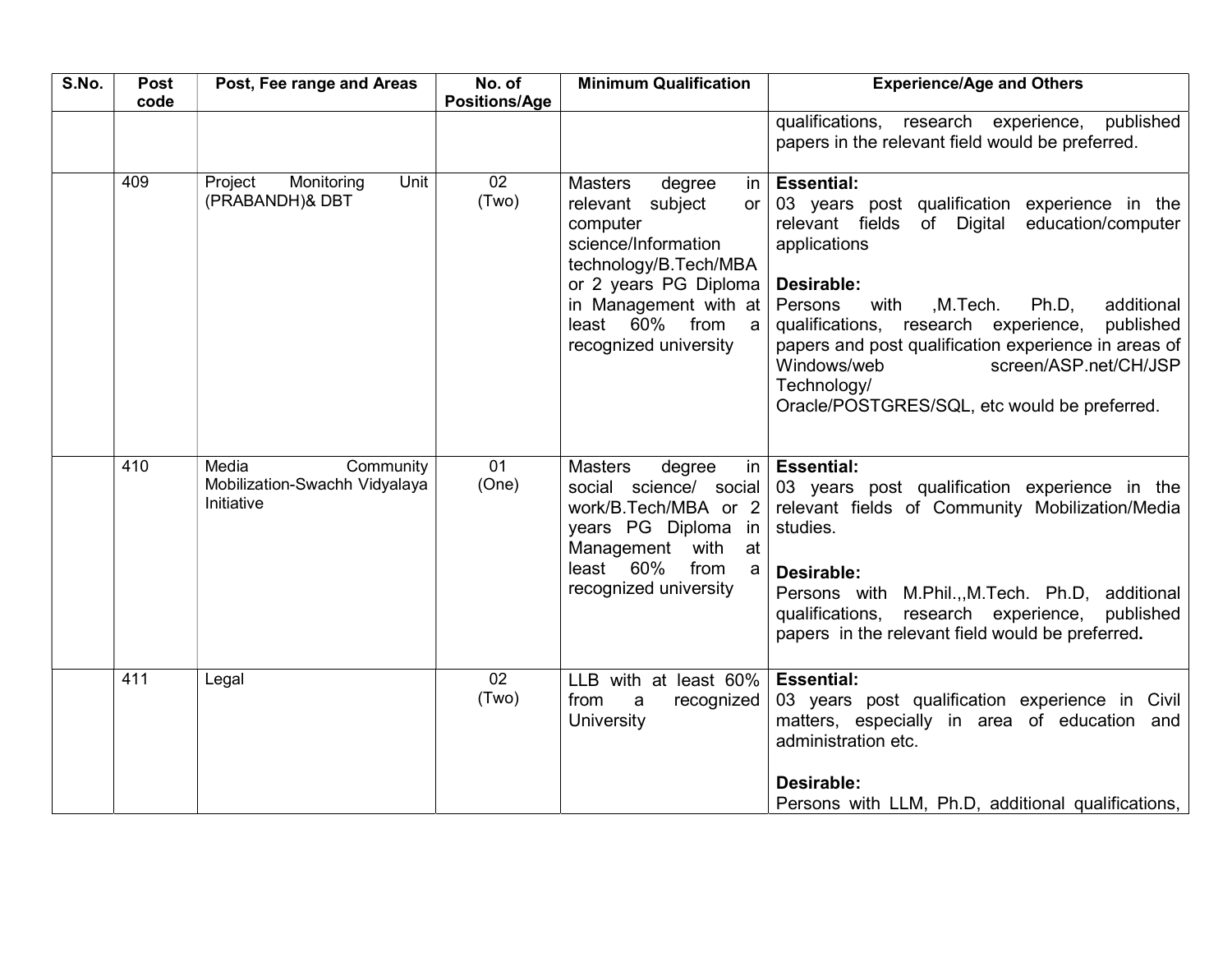| S.No. | Post<br>code | Post, Fee range and Areas                                | No. of<br><b>Positions/Age</b> | <b>Minimum Qualification</b>                                                                                                                                                                                                                           | <b>Experience/Age and Others</b>                                                                                                                                                                                                                                                                                                    |
|-------|--------------|----------------------------------------------------------|--------------------------------|--------------------------------------------------------------------------------------------------------------------------------------------------------------------------------------------------------------------------------------------------------|-------------------------------------------------------------------------------------------------------------------------------------------------------------------------------------------------------------------------------------------------------------------------------------------------------------------------------------|
|       |              |                                                          |                                |                                                                                                                                                                                                                                                        | in the<br>research experience, published papers<br>relevant field would be preferred.                                                                                                                                                                                                                                               |
|       | 412          | <b>Aspirational Districts, EODB</b>                      | 01<br>(One)                    | <b>Masters</b><br>degree<br>in, I<br>social<br>science/social<br>work/B.Tech/MBA or 2<br>years PG Diploma in<br>with at<br>Management<br>least 60%<br>from<br>a<br>recognized university                                                               | <b>Essential:</b><br>03 years post qualification experience in the<br>relevant<br>fields<br>of<br>Data<br>Management<br>&<br>Analysis/Governance and Research.<br>Desirable:<br>Persons with M.Phil, M.Tech. Ph.D, additional<br>qualifications, research experience, published<br>papers in the relevant field would be preferred. |
|       | 413          | Coordination                                             | 01<br>(One)                    | <b>Masters</b><br>degree<br>$\mathsf{in}$<br>science/social<br>social<br>work/computer<br>science/Information<br>technology/B.Tech/MBA<br>or 2 years PG Diploma<br>in Management with at<br>least 60%<br>from<br>$\mathsf{a}$<br>recognized university | <b>Essential:</b><br>03 years post qualification experience in the<br>relevant fields of School Administration/Project<br>Management.<br>Desirable:<br>Persons with M.Phil. M.Tech. Ph.D, additional<br>qualifications, research experience, published<br>papers in the relevant field would be preferred.                          |
|       | 414          | Consultant - Civil<br>Works -<br><b>Exemplar Schools</b> | 01<br>(One)                    | Masters degree in, Civil<br>Engineering<br>Architecture/B.Tech<br>with MBA or 2<br>Civil<br>years P.G. Diploma in<br>Management at least<br>60% from a recognized<br>university                                                                        | <b>Essential:</b><br>03 years post qualification experience in the<br>relevant fields of Infrastructure Development/Civil<br>works<br>Desirable:<br>Persons with M.Tech,<br>Ph.D, ,<br>additional<br>qualifications, research<br>experience,<br>published<br>papers in the relevant field would be preferred.                       |
|       | 415          | Consultant - IT - Exemplar                               | 01                             | Masters degree/B. Tech   Essential:                                                                                                                                                                                                                    |                                                                                                                                                                                                                                                                                                                                     |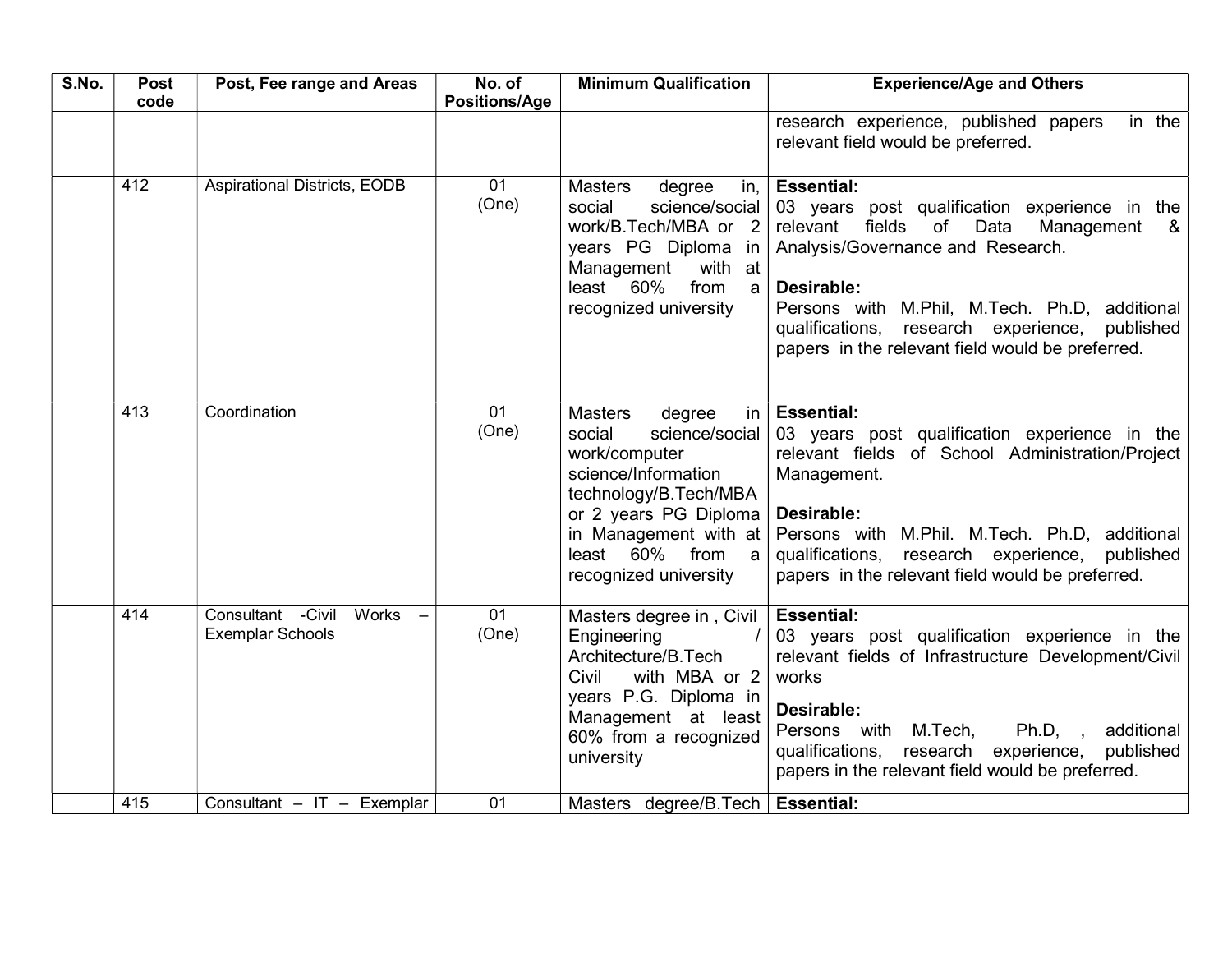| S.No. | <b>Post</b> | Post, Fee range and Areas                                                                      | No. of               | <b>Minimum Qualification</b>                                                                                                                                                                                                                      | <b>Experience/Age and Others</b>                                                                                                                                                                                                                                                                                                                                                                                |
|-------|-------------|------------------------------------------------------------------------------------------------|----------------------|---------------------------------------------------------------------------------------------------------------------------------------------------------------------------------------------------------------------------------------------------|-----------------------------------------------------------------------------------------------------------------------------------------------------------------------------------------------------------------------------------------------------------------------------------------------------------------------------------------------------------------------------------------------------------------|
|       | code        |                                                                                                | <b>Positions/Age</b> |                                                                                                                                                                                                                                                   |                                                                                                                                                                                                                                                                                                                                                                                                                 |
|       |             | Schools                                                                                        | (One)                | Computer/<br>in.<br>Science/Information<br>Technology with at least<br>60% from a recognized<br>university                                                                                                                                        | 03 years post qualification experience in the<br>relevant fields of Data Analysis/ Management<br>Information System<br>Desirable:<br>M.Tech.<br>Ph.D.<br>additional<br>Persons<br>with<br>qualifications, research experience,<br>published<br>papers in the relevant field would be preferred.                                                                                                                 |
|       | 416         | Consultant<br>Finance<br>$\overline{\phantom{0}}$<br><b>Exemplar Schools</b>                   | 01<br>(One)          | <b>Masters</b><br>degree<br>relevant subject<br>or 1<br><b>Accounting or Business</b><br>Administration (Finance)<br>or CA or ICWA/MBA or  <br>2 years PG Diploma in<br>Finance & Management<br>with at least 60% from a<br>recognized university | in $ $ Essential:<br>03 years post qualification experience in the<br>relevant fields of finance / Procurement.<br>Desirable:<br>M.Phil.,<br>Ph.D.<br>additional<br>with<br>Persons<br>qualifications, research experience,<br>published<br>papers in the relevant field would be preferred.                                                                                                                    |
|       | 417         | Consultant<br>Quality<br>$\overline{\phantom{m}}$<br>$\blacksquare$<br><b>Exemplar Schools</b> | 01<br>(One)          | Master's<br>degree<br>Sciences/<br>Social<br>Education/Social<br>work/B.Tech/MBA or 2   innovation in<br>with at<br>Management<br>60%<br>from<br>least<br>a l<br>recognized university                                                            | in   Essential:<br>03 years post qualification experience in the<br>relevant fields of teacher education / quality and<br>ECCE/<br>school<br>education<br>years P.G. Diploma in   foundational literacy / numeracy and assessments.<br>Desirable:<br>Persons with M.Tech. M.Phil., Ph.D. additional<br>qualifications,<br>research experience,<br>published<br>papers in the relevant field would be preferred. |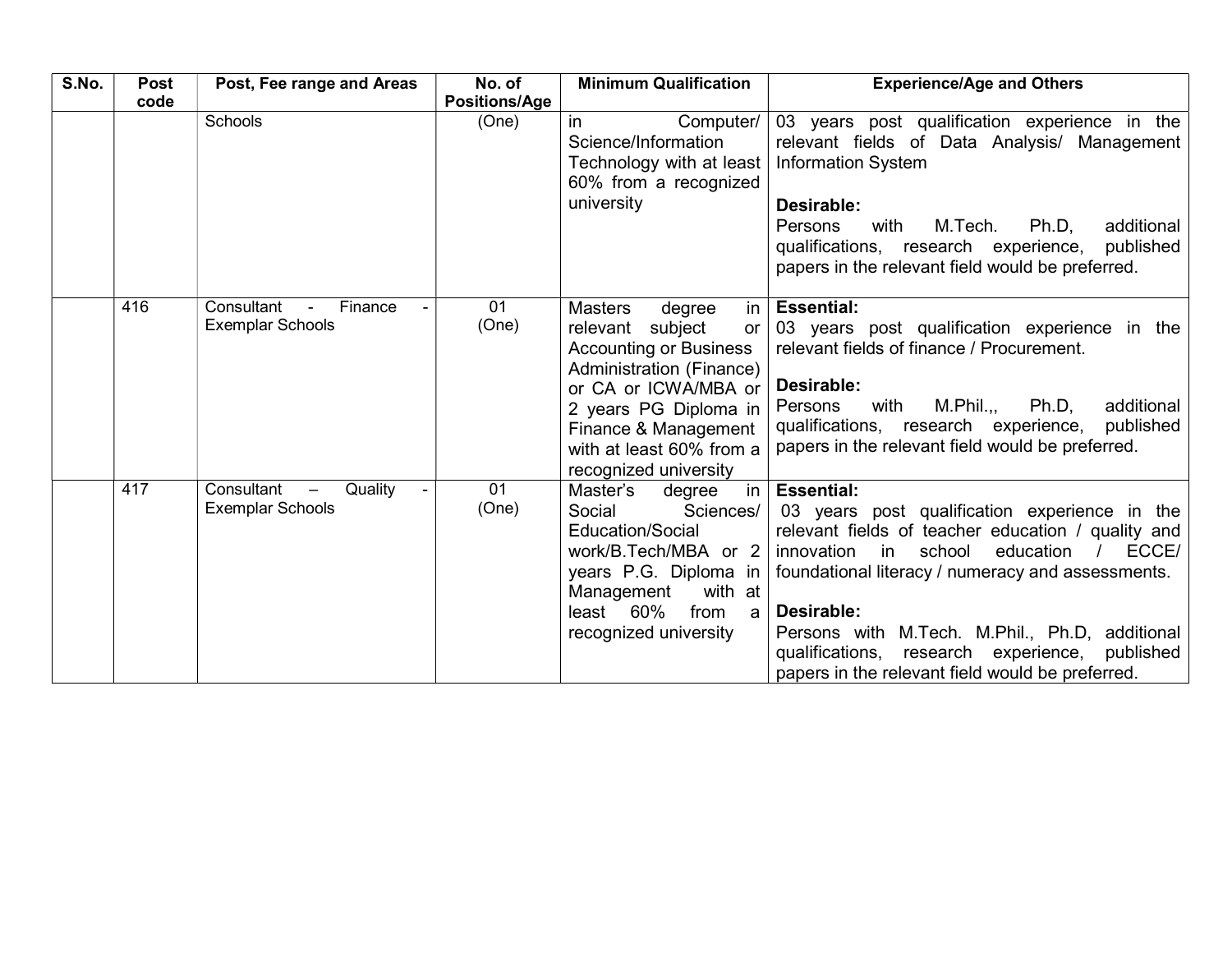# GENERAL INSTRUCTIONS

- 1. Only on-line applications will be accepted. Candidates applying for more than one post should submit separate application for each post.
- 2. Only Indian Nationals are eligible for applying.
- 3. Engagement of Consultants will be on full time basis and their place of work will be New Delhi/Delhi.
- 4. The prescribed qualifications and experience should be acquired on or before 28.02.2022 Qualifications should be from Govt. recognized institutions.
- 5. Candidate should have strong oral & written communication skills with excellent working knowledge of computer (MS Word, MS Excel & Power Point etc.) and presentation skills.
- 6. The selection process will be based on academic/professional qualifications, experience and will also include Test of Writing Skills/Group Discussion and/or interview as may be decided depending on the total number of eligible applicants.
- 7. There will also be a waiting list prepared for each category of consultants so that if selected candidate do not join or any consequential vacancy arises, suitable candidates based on experience and qualifications from the waiting list will be given opportunity to join.
- 8. Candidates working in Government organization / PSE must route their application through proper channel, if their department rule requires so.
- 9. Documents to prove Qualifications, Experience, Age, etc have to be produced in original when called for test of writing skills/Group Discussion and / or interview.
- 10. Age limit: not more than as indicated against each post as on 28.02.2022
- 11. In case of false or insufficient information / lack of proof to ascertain the eligibility of the applicant, their candidature will summarily be rejected at any stage of the selection process.